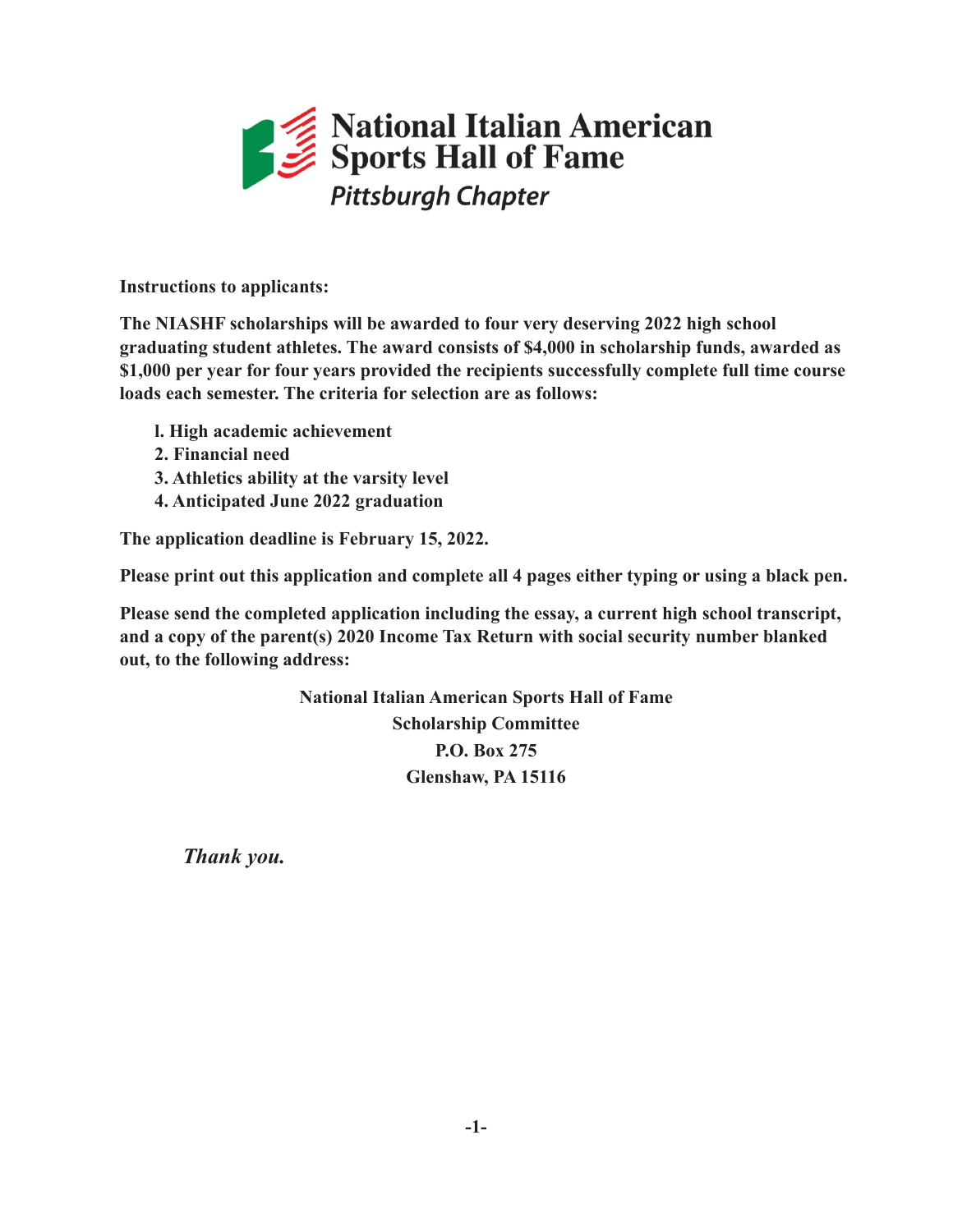

## **National Italian American Sports Hall of Fame Scholarship Application**

*Please print using black pen or type – Entire form must be filled out completely to be eligible for consideration. All information will remain confidential.*

|                              | Name of Applicant: <u>contract of the set of the set of the set of the set of the set of the set of the set of the set of the set of the set of the set of the set of the set of the set of the set of the set of the set of the</u> |                                                                                                           |
|------------------------------|--------------------------------------------------------------------------------------------------------------------------------------------------------------------------------------------------------------------------------------|-----------------------------------------------------------------------------------------------------------|
|                              |                                                                                                                                                                                                                                      | Address: City/State City/State Zip Code                                                                   |
|                              |                                                                                                                                                                                                                                      | Home Phone: Applicant Cell Phone Parent Cell Phone                                                        |
|                              |                                                                                                                                                                                                                                      |                                                                                                           |
|                              |                                                                                                                                                                                                                                      |                                                                                                           |
| <b>Athletic Information:</b> |                                                                                                                                                                                                                                      |                                                                                                           |
|                              | Sport(s)                                                                                                                                                                                                                             |                                                                                                           |
|                              |                                                                                                                                                                                                                                      | Coach: Phone()                                                                                            |
|                              |                                                                                                                                                                                                                                      | Coach: Phone( )                                                                                           |
|                              |                                                                                                                                                                                                                                      | Position(s) Played:                                                                                       |
|                              |                                                                                                                                                                                                                                      | Team record during years that you participated:<br>Team record during years that you participated:        |
|                              |                                                                                                                                                                                                                                      | Outstanding stats or performances by applicant:<br><u>Dutstanding</u> stats or performances by applicant: |
|                              |                                                                                                                                                                                                                                      | Athletic References: Name and address: Manual Athletic References: Name and address:                      |
|                              |                                                                                                                                                                                                                                      | Phone ( ) Title:                                                                                          |
| <b>Academic Information</b>  |                                                                                                                                                                                                                                      |                                                                                                           |
|                              |                                                                                                                                                                                                                                      |                                                                                                           |
|                              |                                                                                                                                                                                                                                      |                                                                                                           |
|                              |                                                                                                                                                                                                                                      | Phone() Title:                                                                                            |
|                              |                                                                                                                                                                                                                                      |                                                                                                           |
|                              |                                                                                                                                                                                                                                      |                                                                                                           |
|                              | Any other pertinent information:                                                                                                                                                                                                     |                                                                                                           |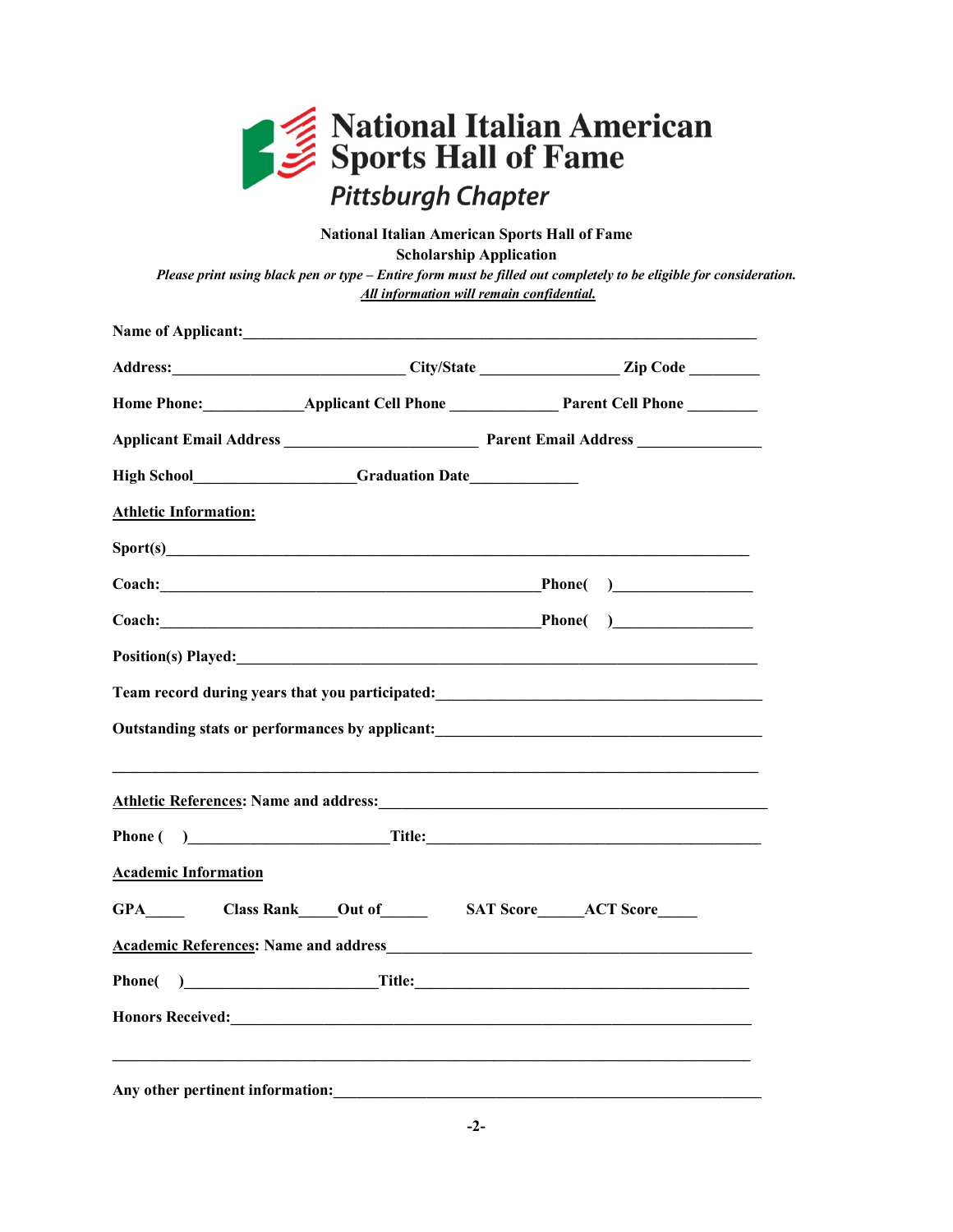

## **Financial Information**

| Applicant lives with: Parents______Guardian ____                                                                                                                                                                              | Father____ Mother___                                                                                                           |
|-------------------------------------------------------------------------------------------------------------------------------------------------------------------------------------------------------------------------------|--------------------------------------------------------------------------------------------------------------------------------|
| Father Deceased Mother Deceased Separated/Divorced                                                                                                                                                                            |                                                                                                                                |
| <b>Father's Occupation Employed By:</b>                                                                                                                                                                                       |                                                                                                                                |
|                                                                                                                                                                                                                               | Mother's Occupation <b>Employed By:</b> Employed By:                                                                           |
| Number of Dependent Children living at home                                                                                                                                                                                   |                                                                                                                                |
|                                                                                                                                                                                                                               | Number of Dependent Children in High School (include applicant) _____ Middle School______Elementary_____                       |
| Other Dependents has a series of the contract of the contract of the contract of the contract of the contract of the contract of the contract of the contract of the contract of the contract of the contract of the contract |                                                                                                                                |
| PRESENT INCOME INFORMATION                                                                                                                                                                                                    |                                                                                                                                |
| Estimated 2020 annual income: the contract of the contract of the contract of the contract of the contract of the contract of the contract of the contract of the contract of the contract of the contract of the contract of |                                                                                                                                |
|                                                                                                                                                                                                                               | Please include total income before taxes for both parents (includes social security, Pension, Welfare Benefits, Child Support) |
| Do you own your home? No Rent Amount                                                                                                                                                                                          |                                                                                                                                |
|                                                                                                                                                                                                                               | Yes Purchase Price Present Market Value Unpaid mortgage Utilities                                                              |
|                                                                                                                                                                                                                               | Other Real Estate: Purchase Price______Present Market Value________Unpaid mortgage__________                                   |
| Bank Account Balance: Checking<br><u>Examples</u>                                                                                                                                                                             |                                                                                                                                |
|                                                                                                                                                                                                                               | Vehicles Owned: Year and Make                                                                                                  |
| Annual Medical Expenses (Include Medical Insurance Premiums, Blue Cross/Blue Shield, etc.                                                                                                                                     |                                                                                                                                |

**\_\_\_\_\_\_\_\_\_\_\_\_\_\_\_\_\_\_\_\_\_\_\_\_\_\_\_\_\_\_\_\_\_\_\_\_\_\_\_\_\_\_\_\_\_\_\_\_\_\_\_\_\_\_\_\_\_\_\_\_\_\_\_\_\_\_\_\_\_\_\_\_\_\_\_\_\_\_\_\_\_\_\_\_\_\_\_\_\_\_\_\_\_\_**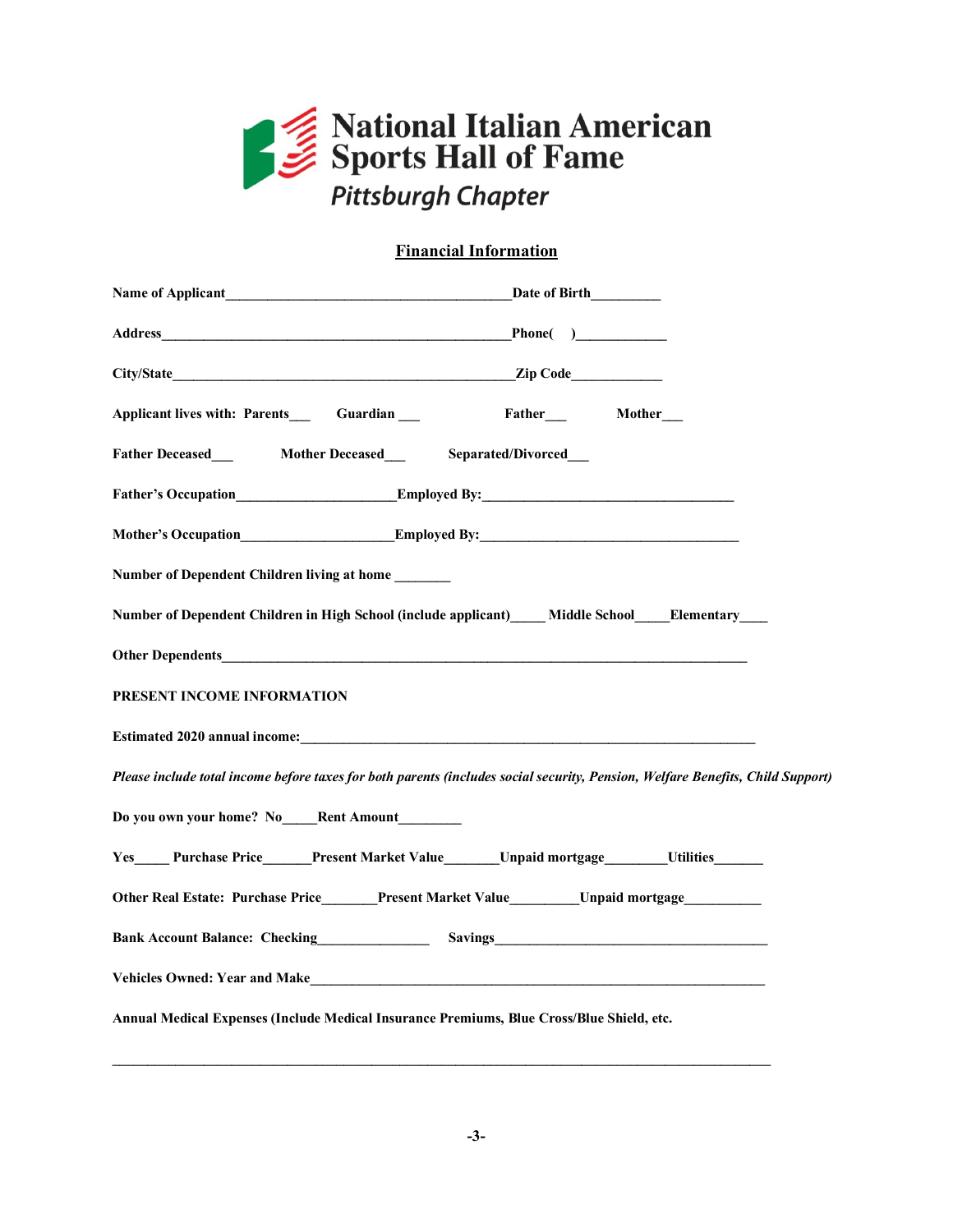

**Children in School (Include Applicant on the first line):**

|    | <b>Name</b> | $Age$ | <b>School</b> | Grade | <b>Tuition</b> |
|----|-------------|-------|---------------|-------|----------------|
| 1. |             |       |               |       |                |
| 2. |             |       |               |       |                |
| 3. |             |       |               |       |                |
| 4. |             |       |               |       |                |

**List any other scholarships or financial aid already awarded to the applicant or any of the other children:**

*I/We declare that the information on these pages is true and correct to the best of my/our knowledge.*

Father's Signature (or Guardian) **Date:** 

**\_\_\_\_\_\_\_\_\_\_\_\_\_\_\_\_\_\_\_\_\_\_\_\_\_\_\_\_\_\_\_\_\_\_\_\_\_\_\_\_\_\_\_\_\_\_\_\_\_\_\_\_\_\_\_\_\_\_\_\_\_\_\_\_\_\_\_\_\_\_\_\_\_\_\_\_\_\_\_\_\_**

**\_\_\_\_\_\_\_\_\_\_\_\_\_\_\_\_\_\_\_\_\_\_\_\_\_\_\_\_\_\_\_\_\_\_\_\_\_\_\_\_\_\_\_\_\_\_\_\_\_\_\_\_\_\_\_\_\_\_\_\_\_\_\_\_\_\_\_\_\_\_\_\_\_\_\_\_\_\_\_\_\_**

**\_\_\_\_\_\_\_\_\_\_\_\_\_\_\_\_\_\_\_\_\_\_\_\_\_\_\_\_\_\_\_\_\_\_\_\_\_\_\_\_\_\_\_\_\_\_\_\_\_\_\_\_\_\_\_\_\_\_\_\_\_\_\_\_\_\_\_\_\_\_\_\_\_\_\_\_\_\_\_\_\_\_**

| <b>Mother's Signature (or Guardian)</b> | <b>Date:</b> |
|-----------------------------------------|--------------|
|                                         |              |

**Application deadline is February 15, 2022.**

**Additional Items Required**

**Please send: This application and the essay on attached page 5 High School Transcript 2020 Income Tax Return with social security number blanked out Copy of Photo identification card if you are on public assistance Mailing address is on page 5.**